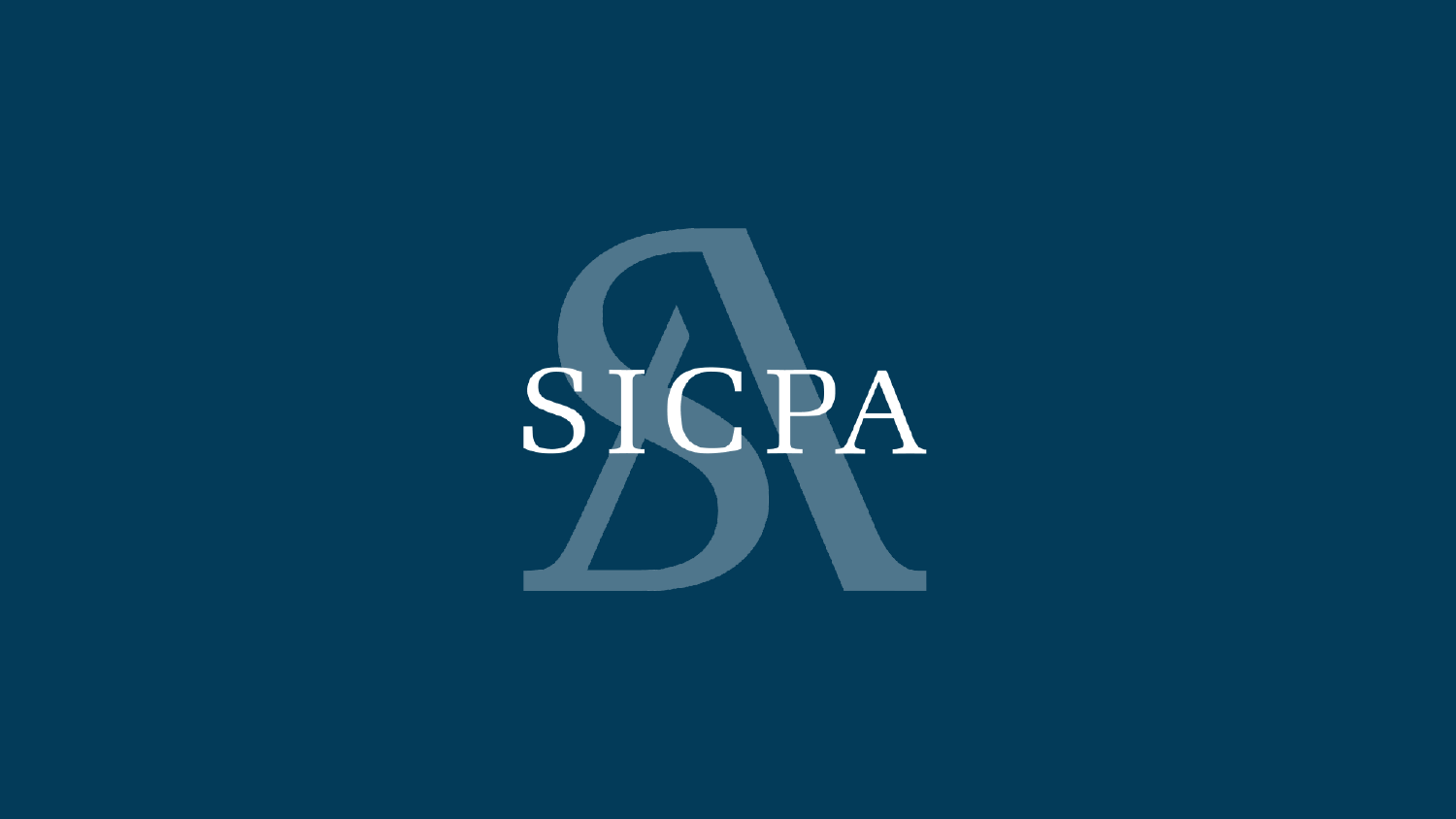

## The Two Sides of Digital Inclusion

Presentation to: ID4Africa Presented by: Bart Suichies Company: SICPA SA Confidentiality level: **Public**

 $\frac{1}{\sqrt{2}}$ 

Date: June 20, 2019

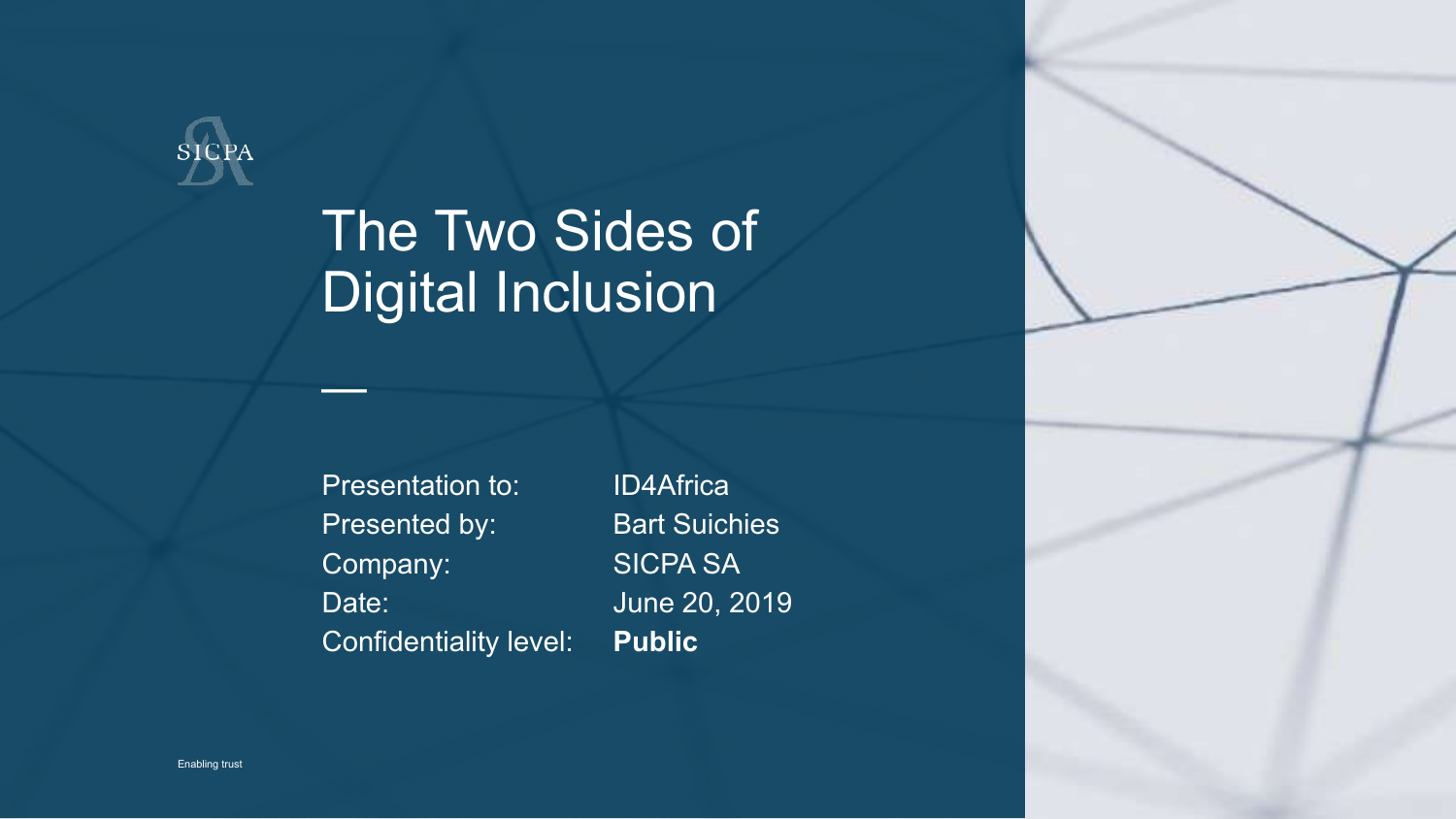## Digital is about economical growth



Source: Oxford Economics, Huawei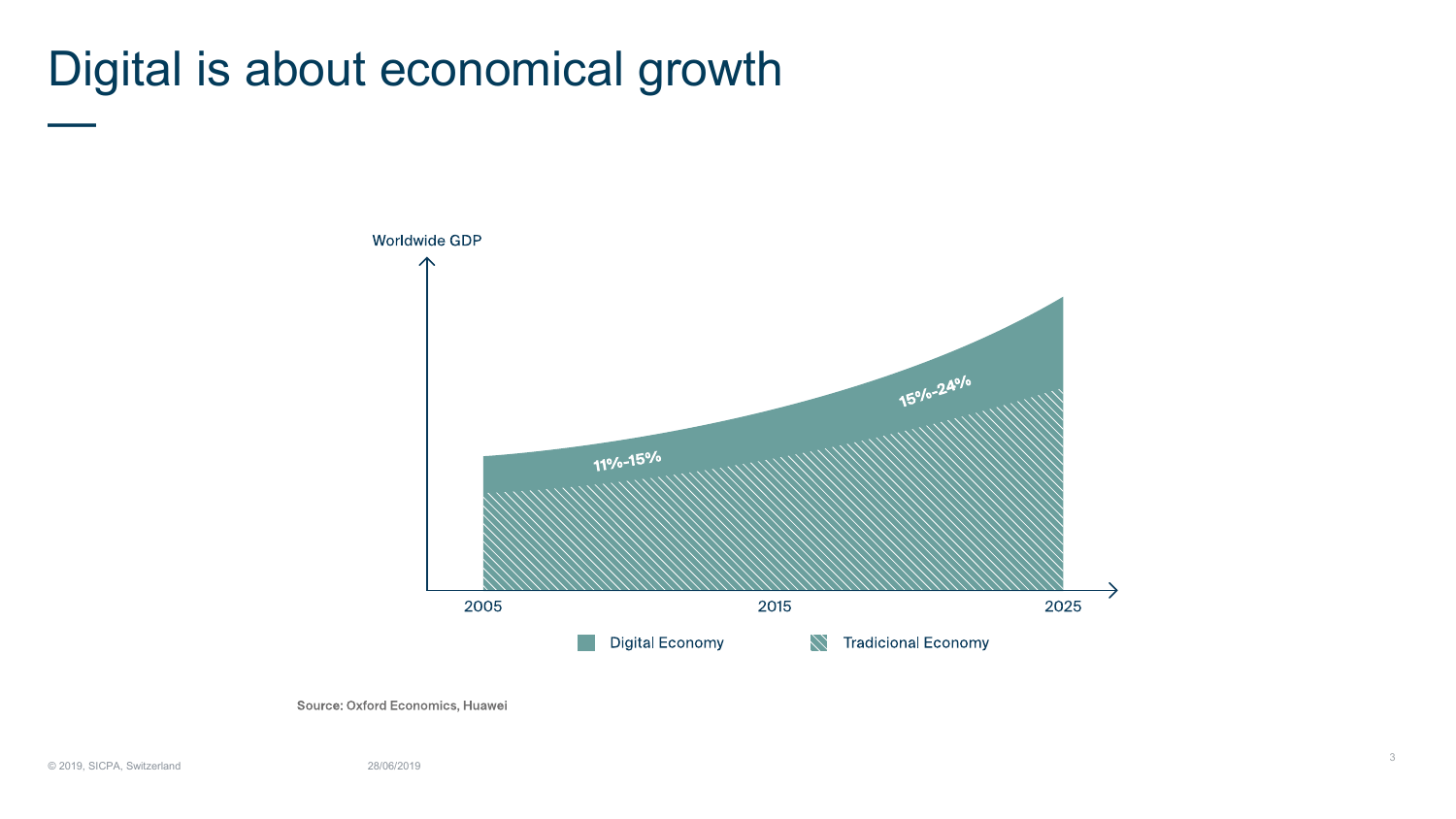## Digital is about societal benefits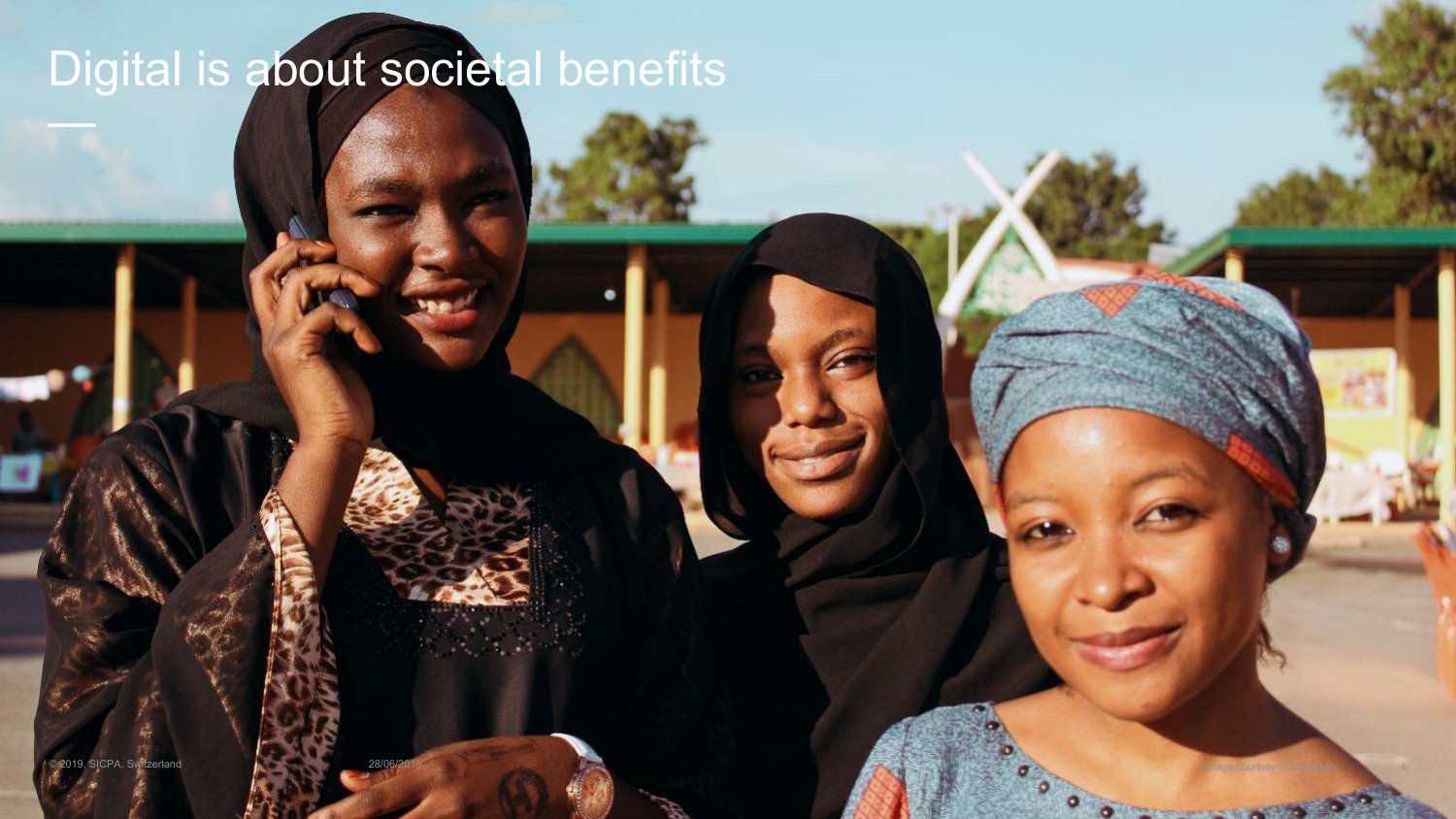## But is digital about nothing but good ?

—

## Or is part of the story missing ?

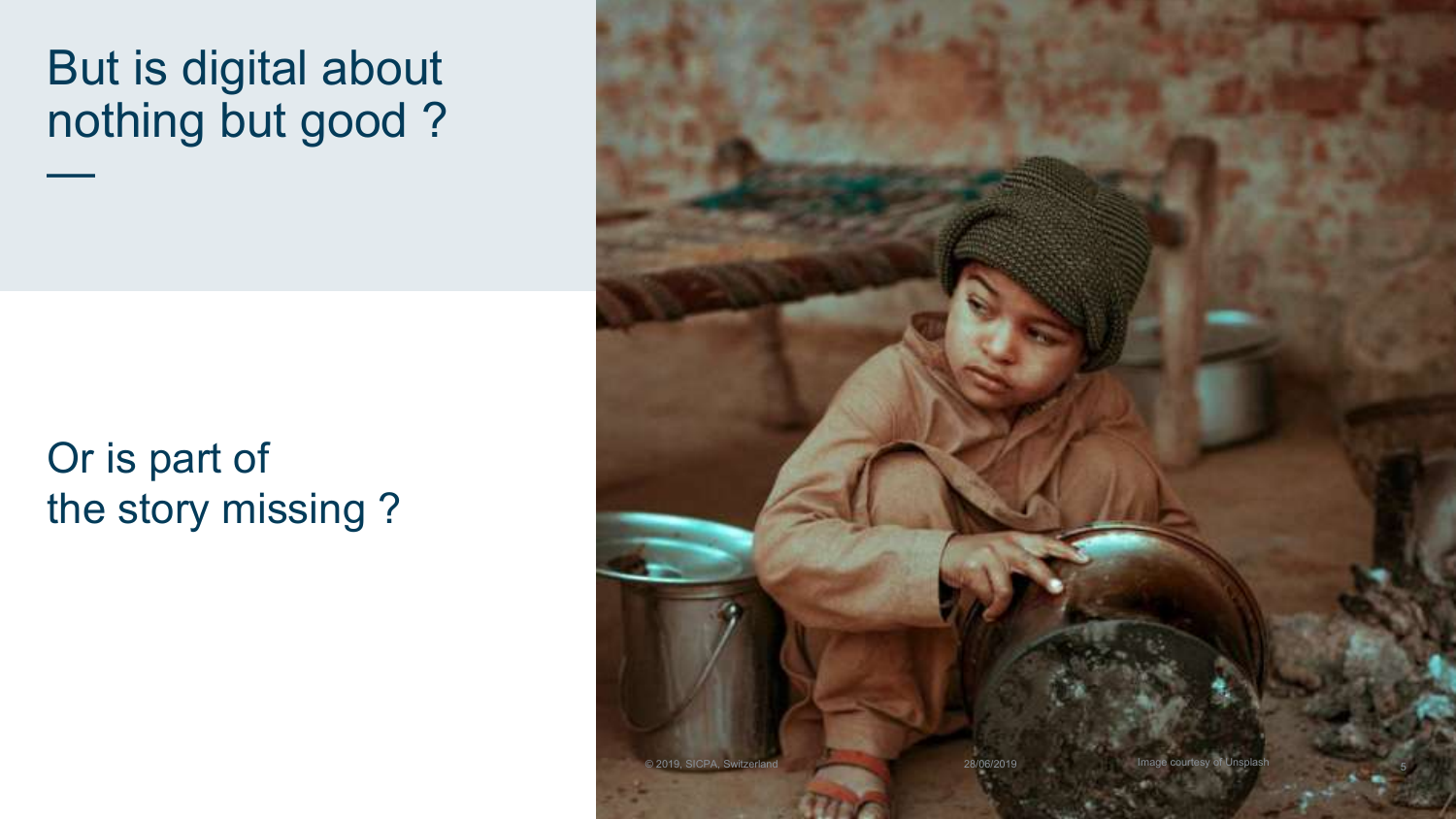## The world going digital? —

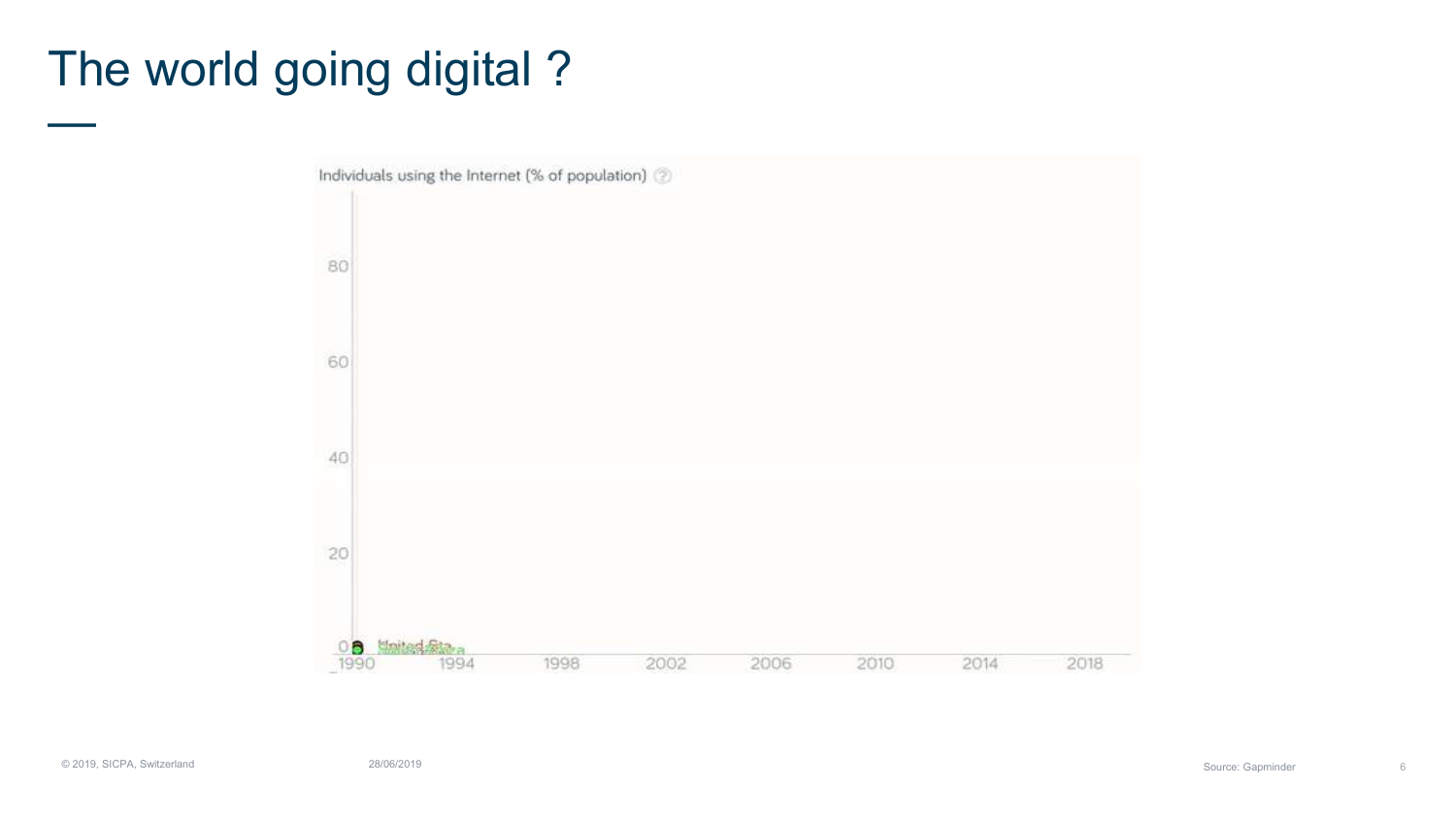# **60%**

## of the African population will likely not be connected by 2020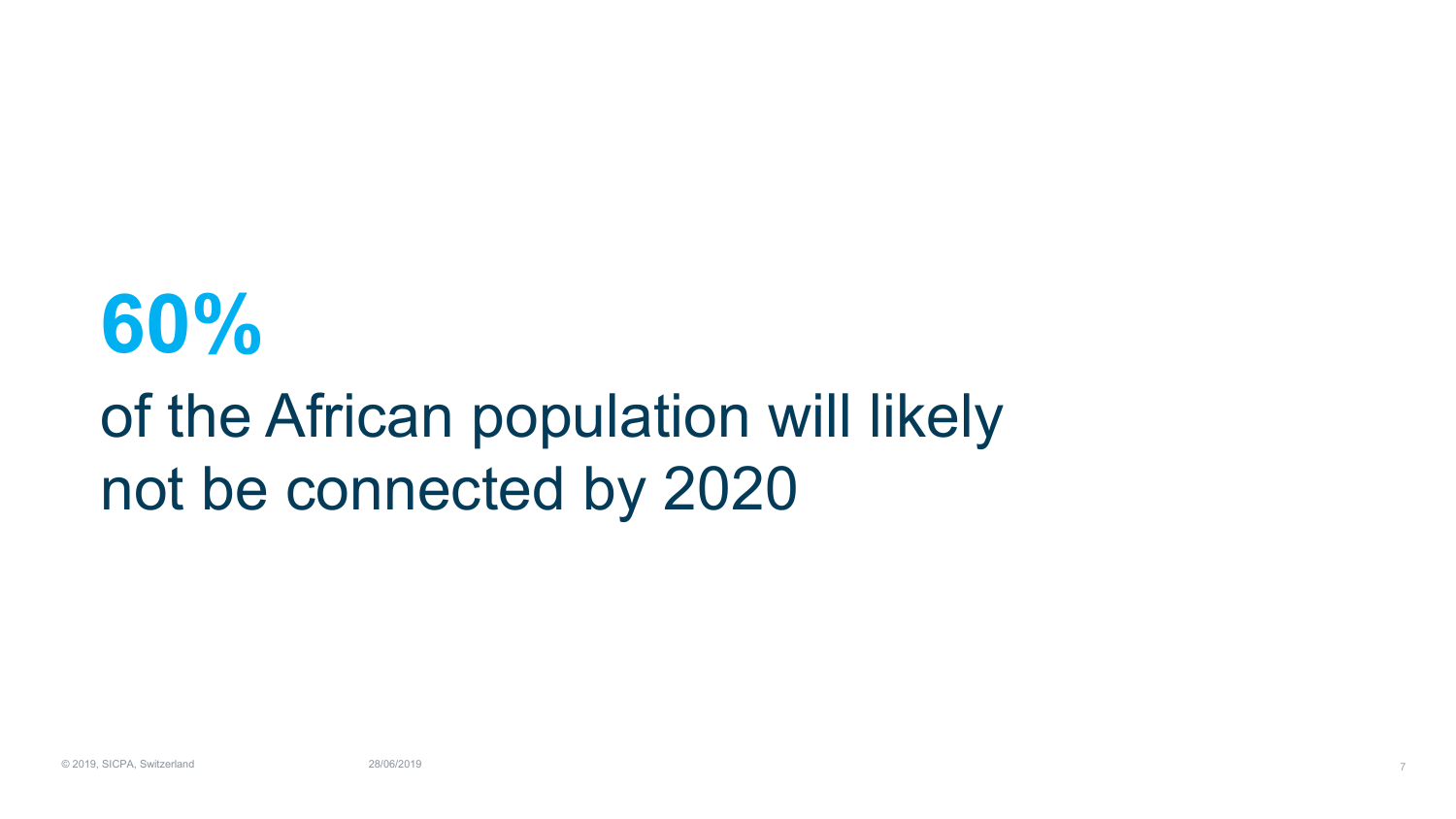## **10%** of UK population will likely never have the basic skills to use digital technology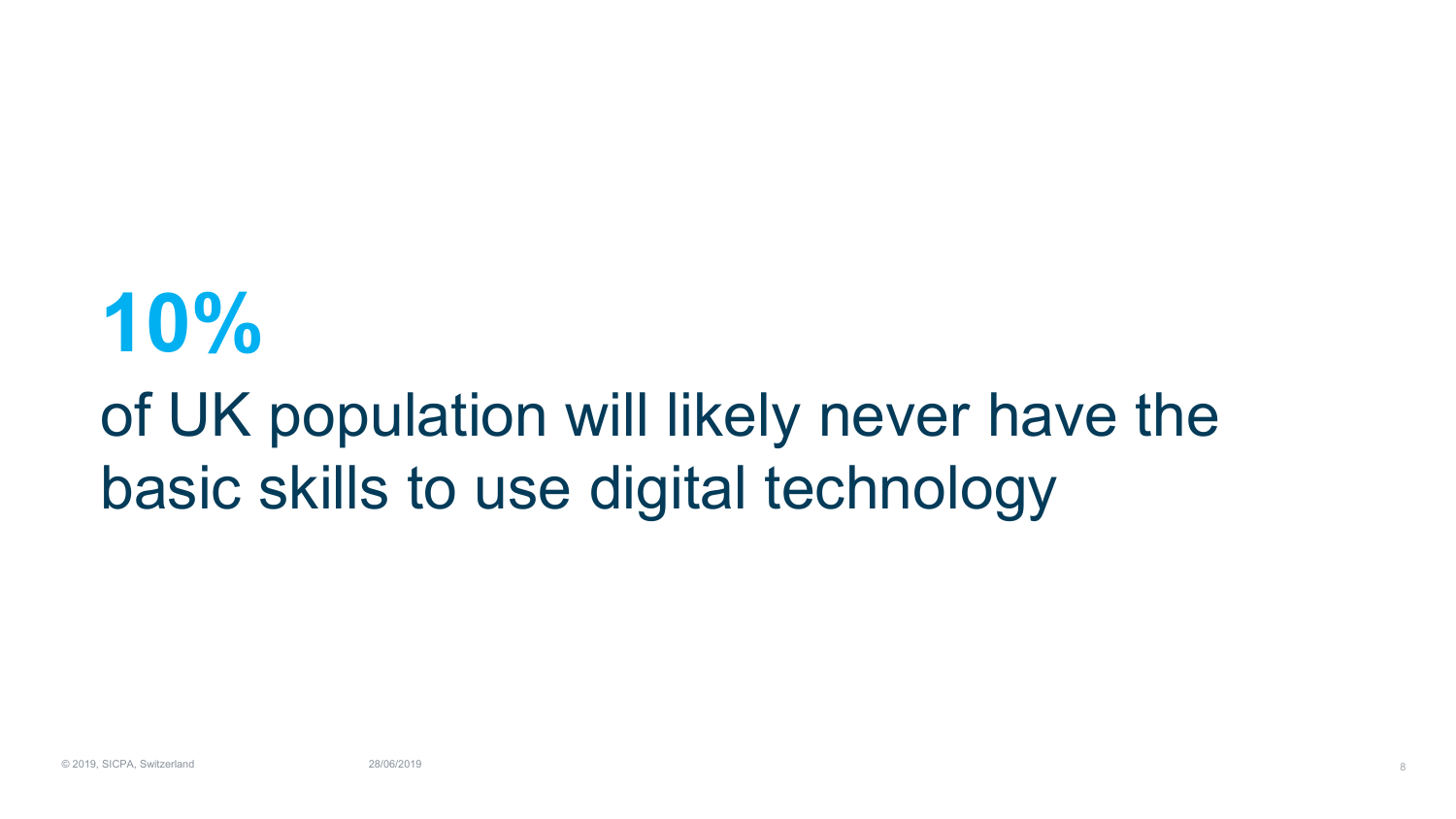## This is leading to a digital divide

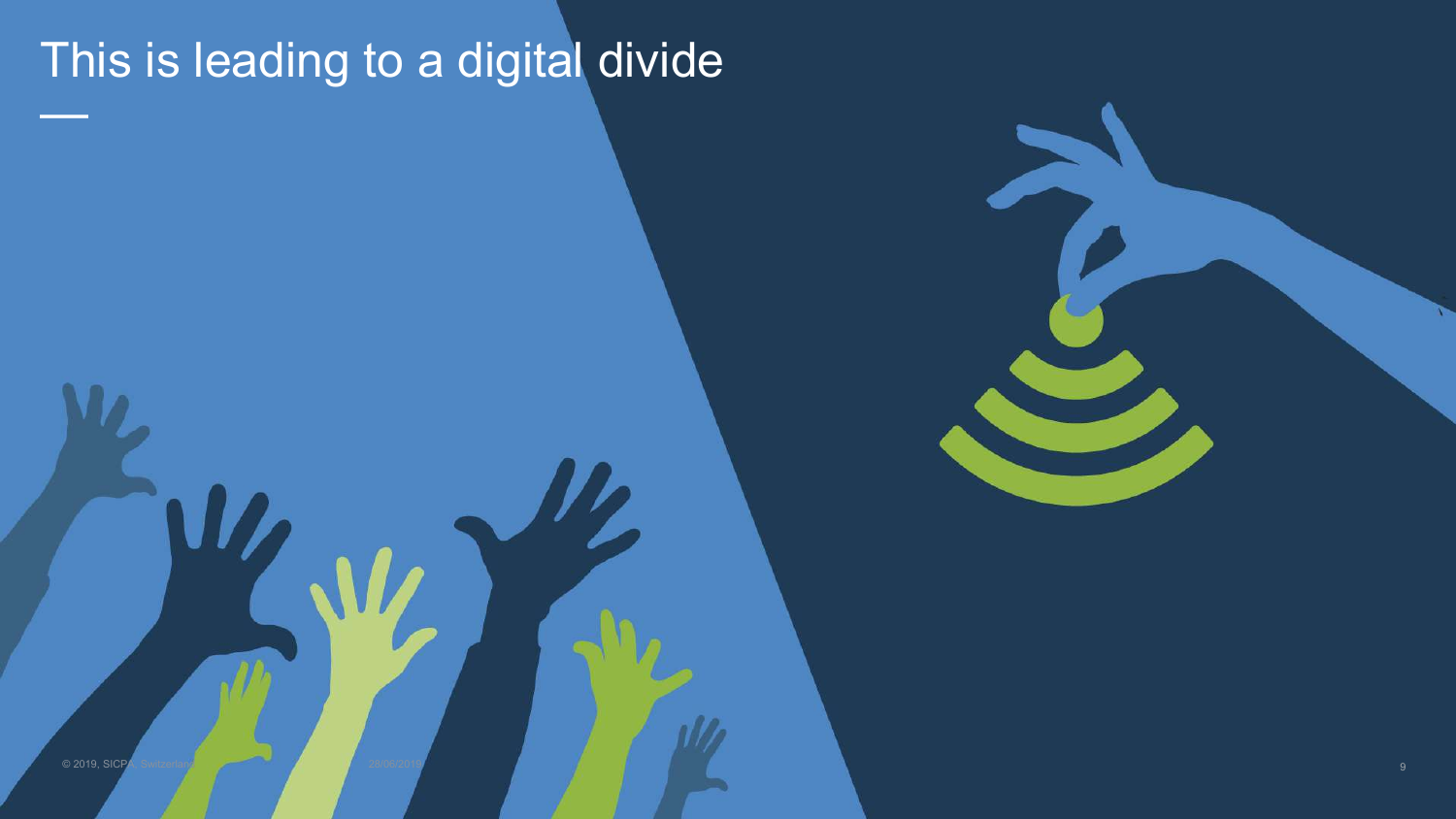## Why the digital divide matters…

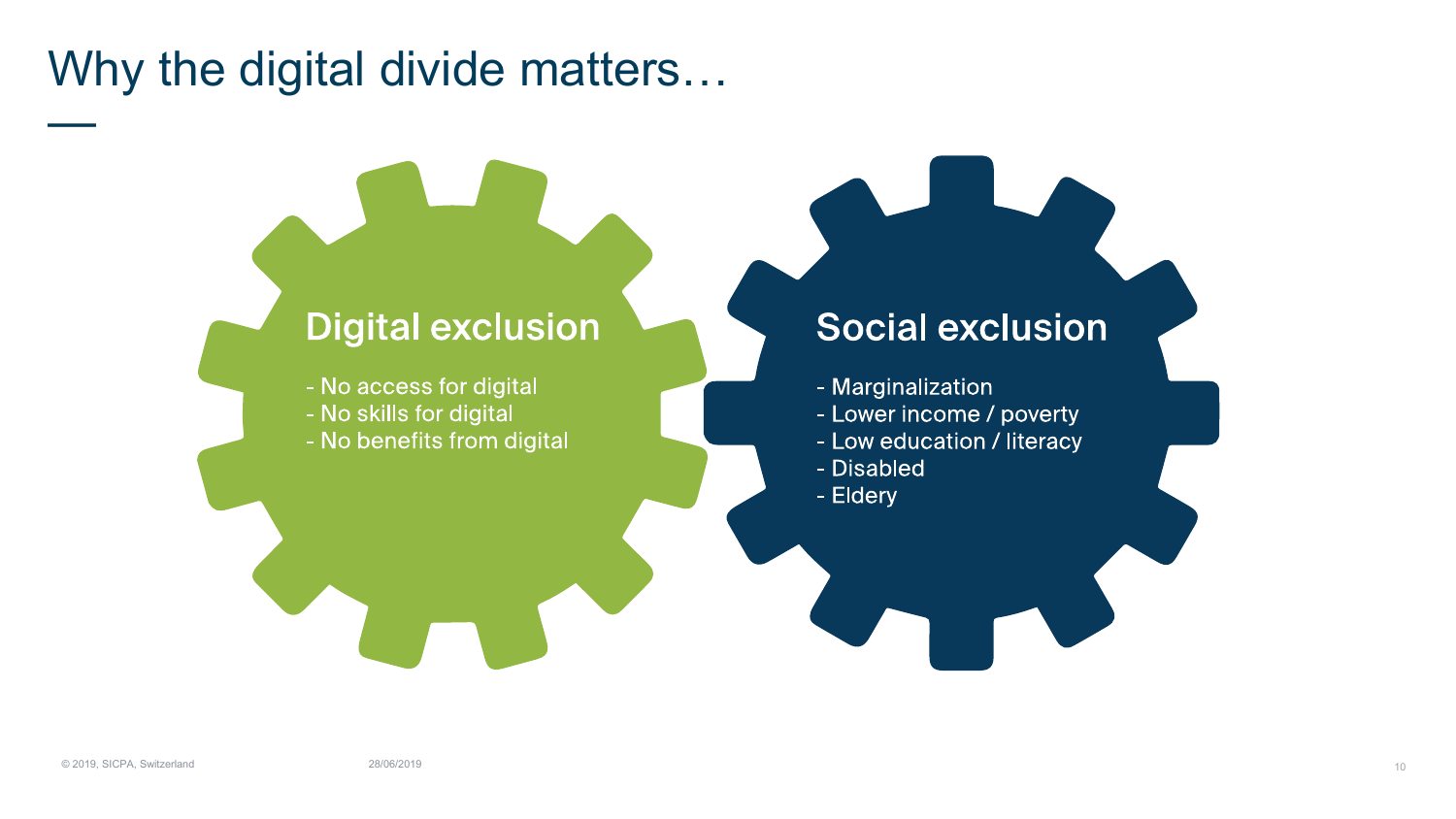# NO DIGITAL NO IDENTITY?

AFGHALLSIA

© 2019, SICPA, Switzerland 28/06/2019 12:00:00 28/06/2019 12:00:00 20:00 20:00 20:00 20:00 20:00 20:00 20:00 20:00 20:00 20:00 20:00 20:00 20:00 20:00 20:00 20:00 20:00 20:00 20:00 20:00 20:00 20:00 20:00 20:00 20:00 20:00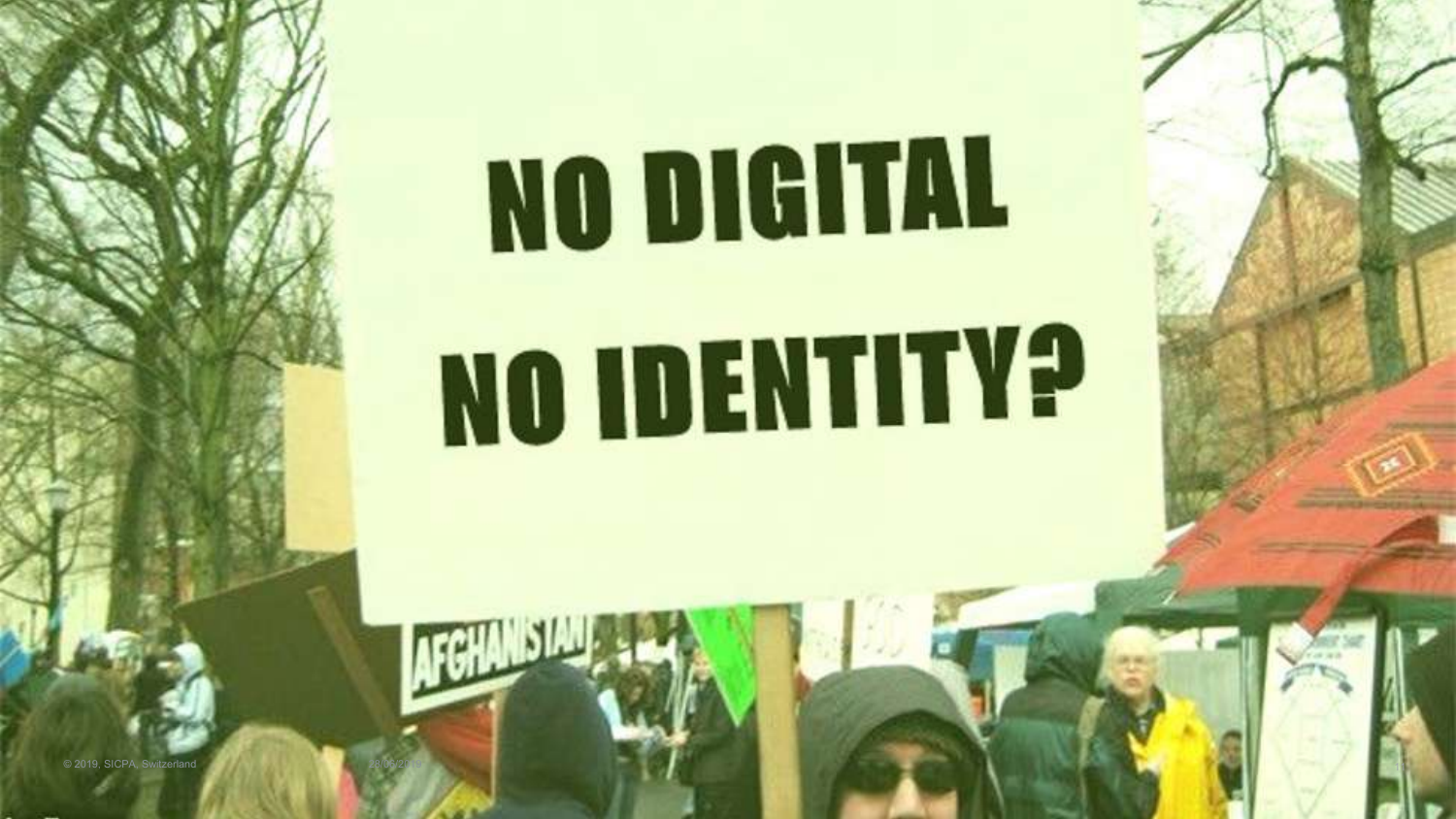## Designing the digital generation of core societal systems for inclusion is a deliberate choice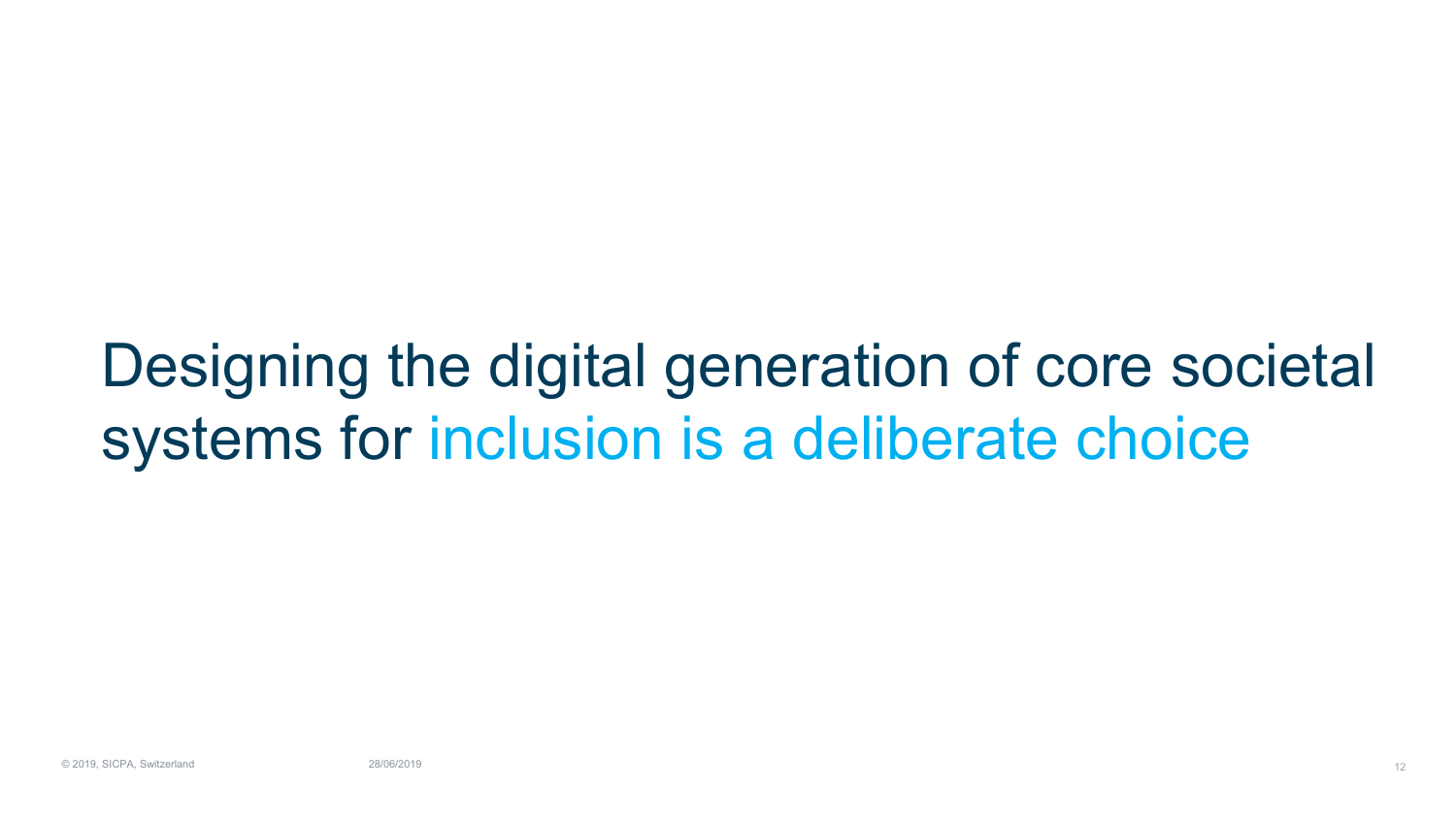

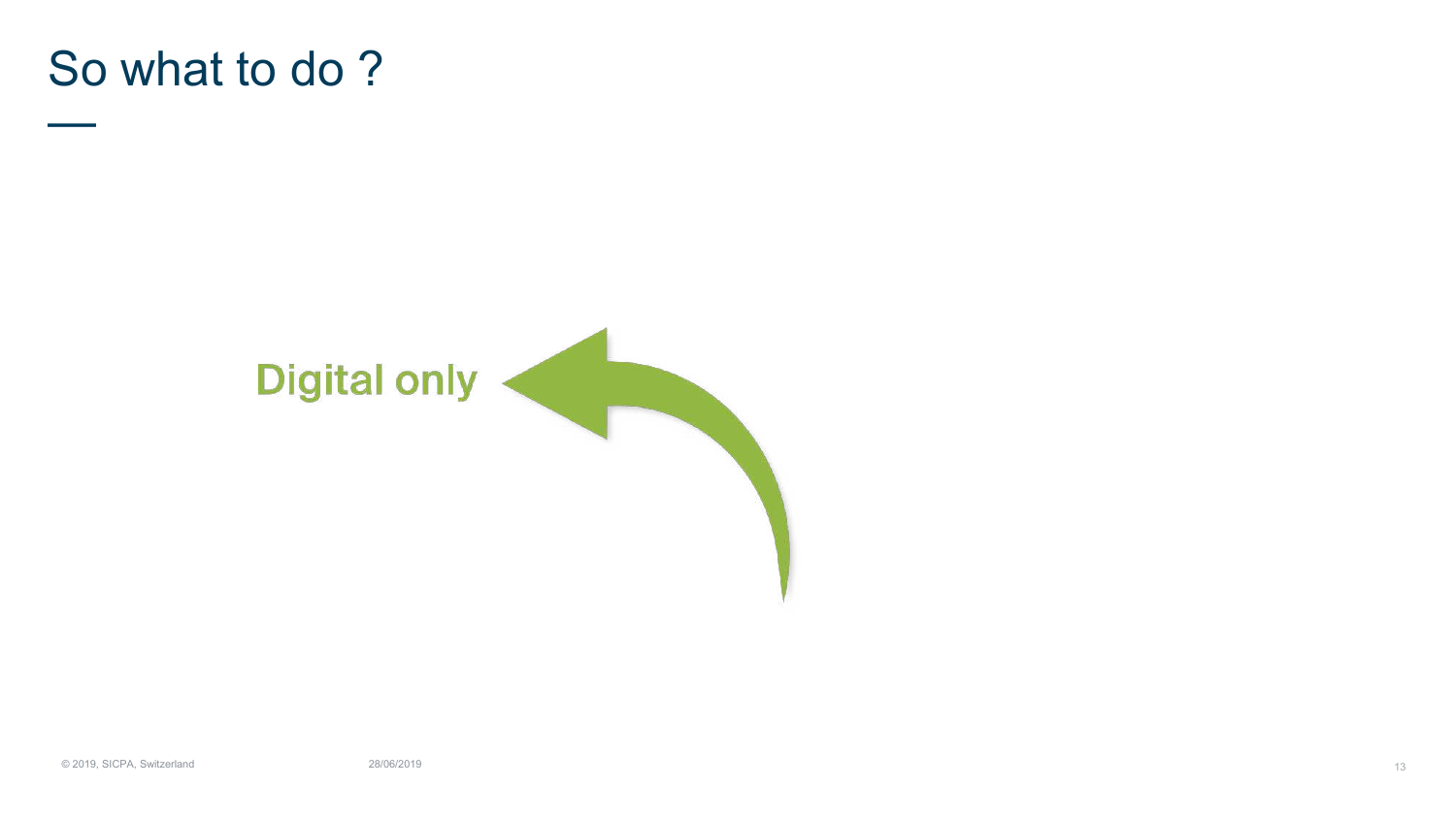## *Digital only* identity systems exclude at best 10% of society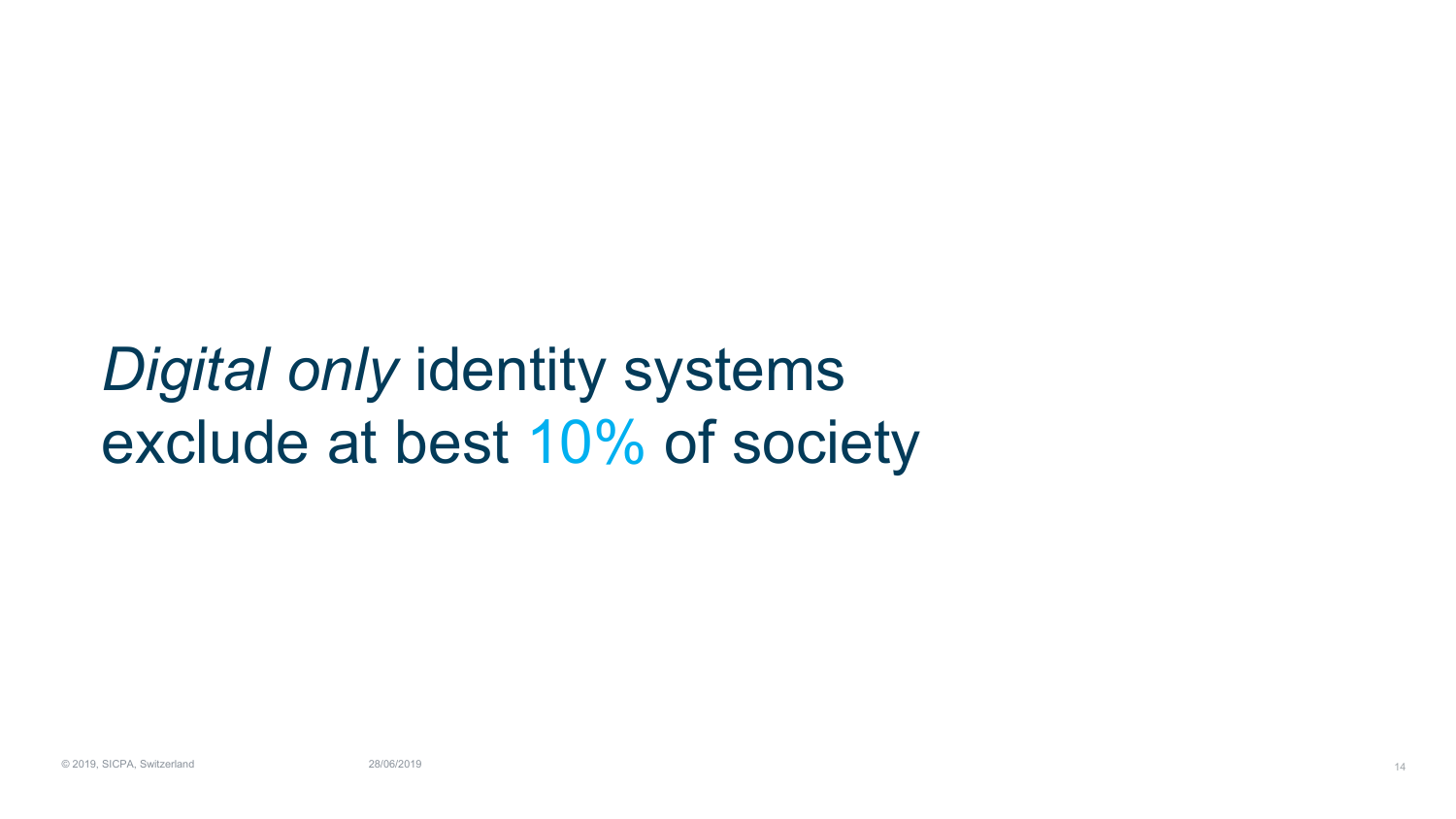## *Digital only* identity systems exclude at best 10% of society

At worst, they exclude up to 60%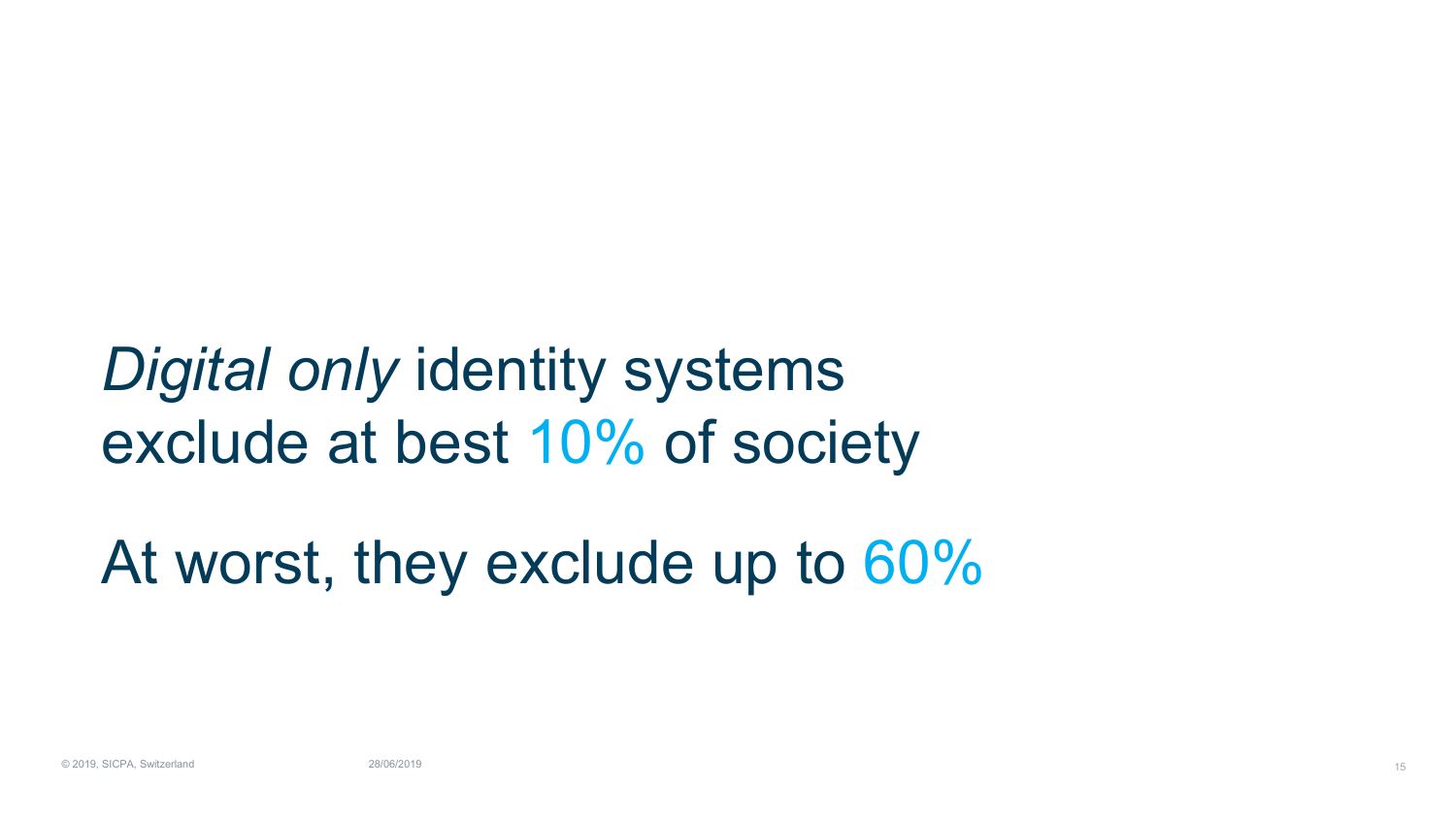## There is a more inclusive way

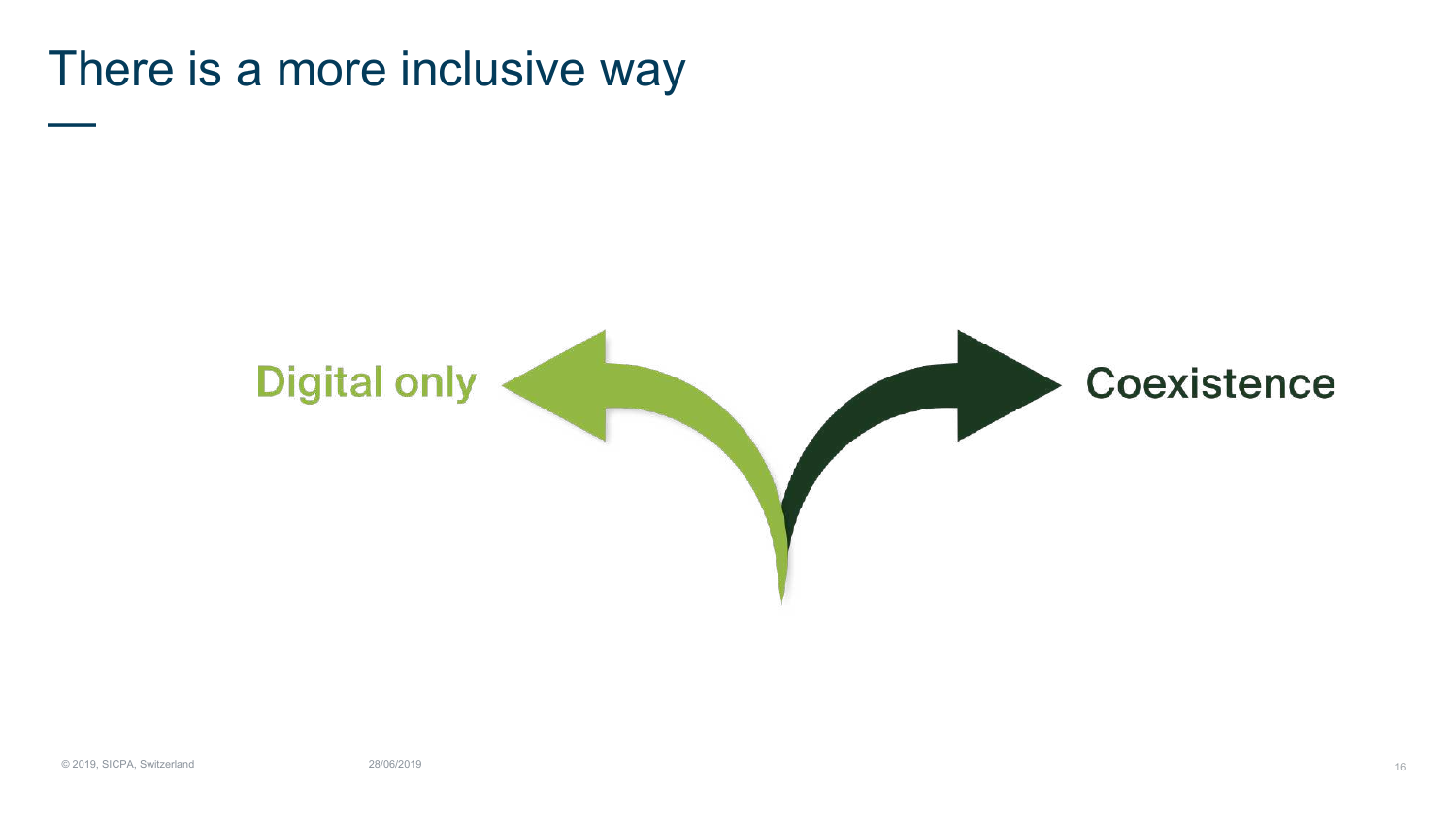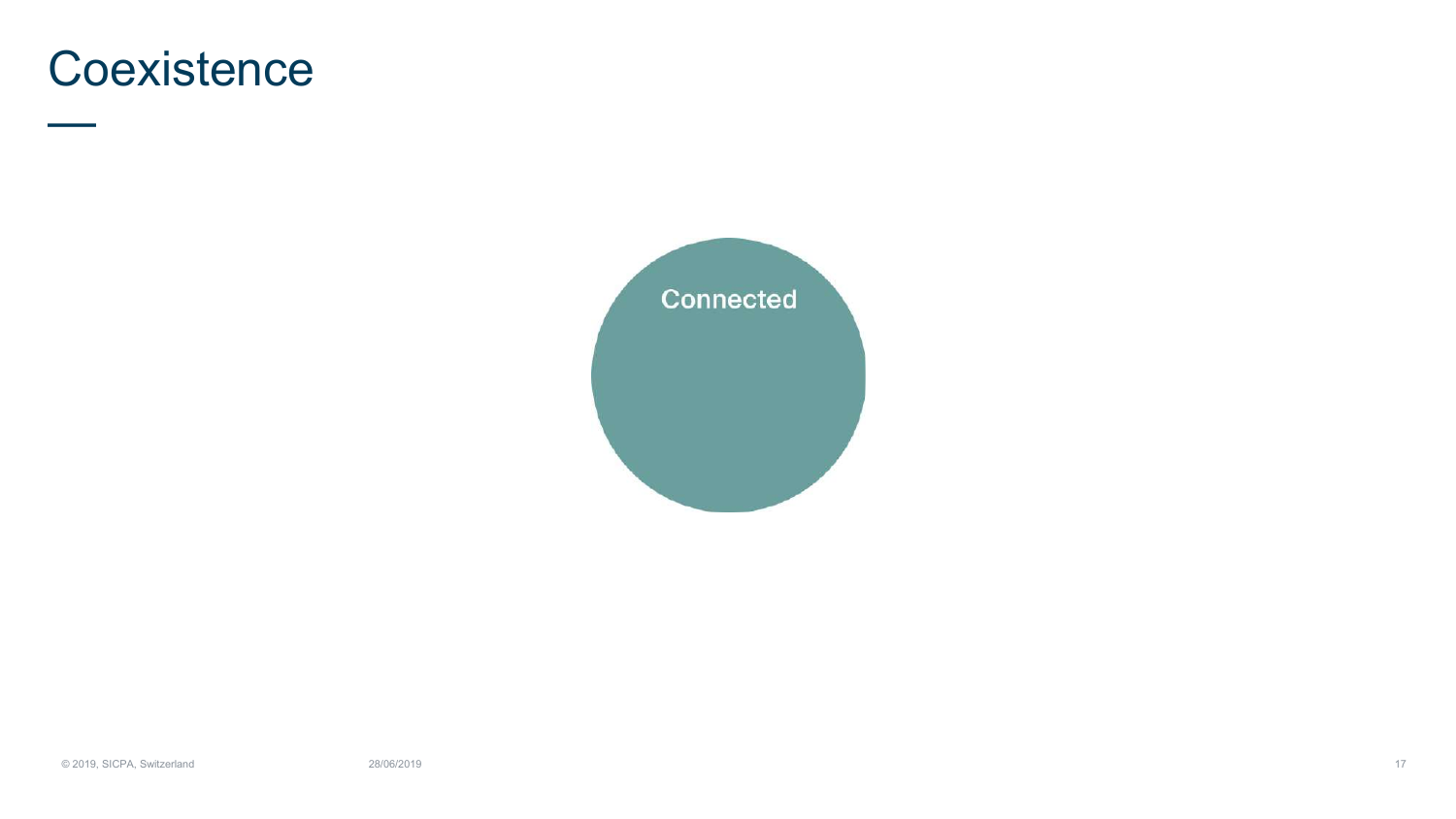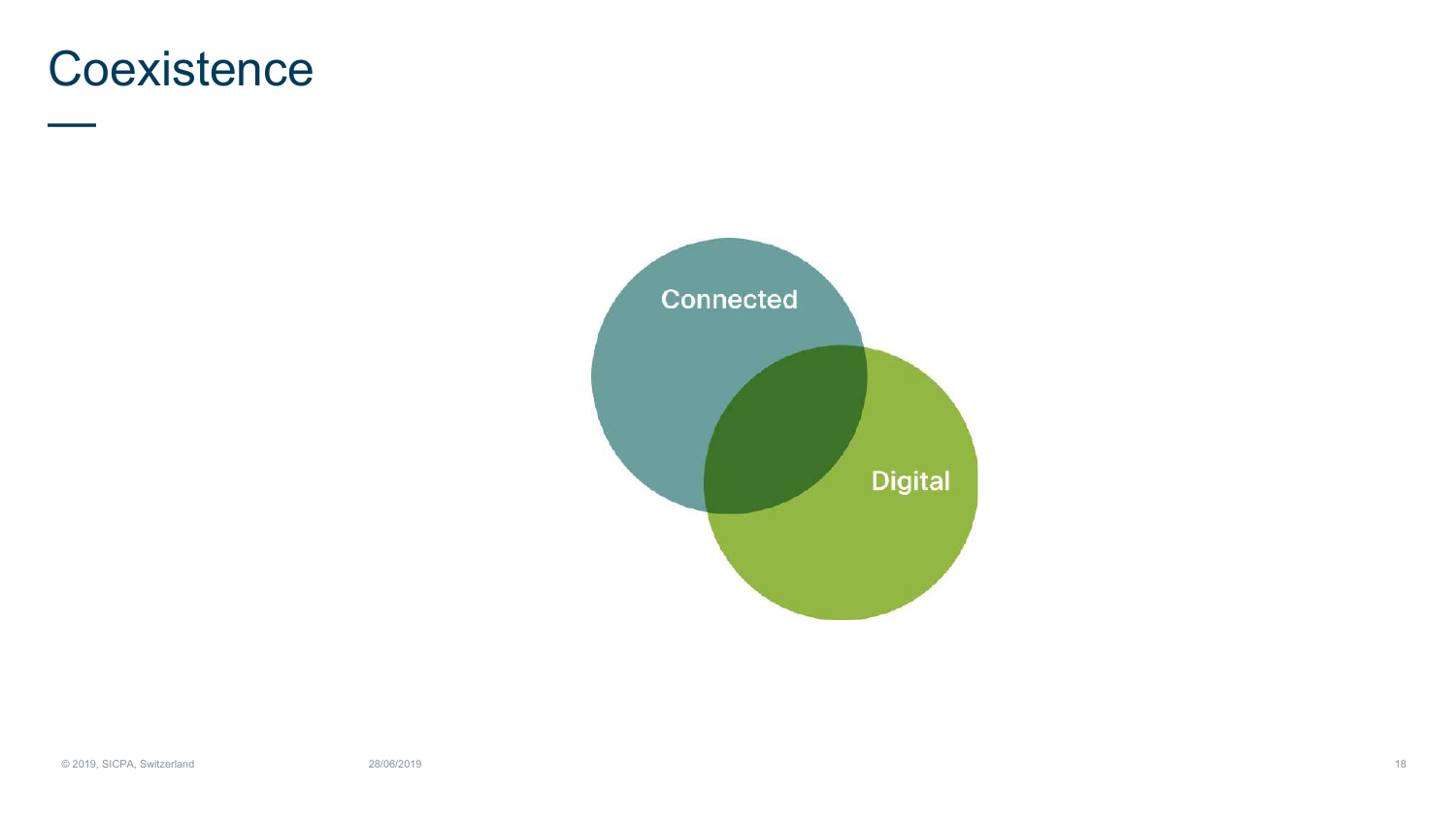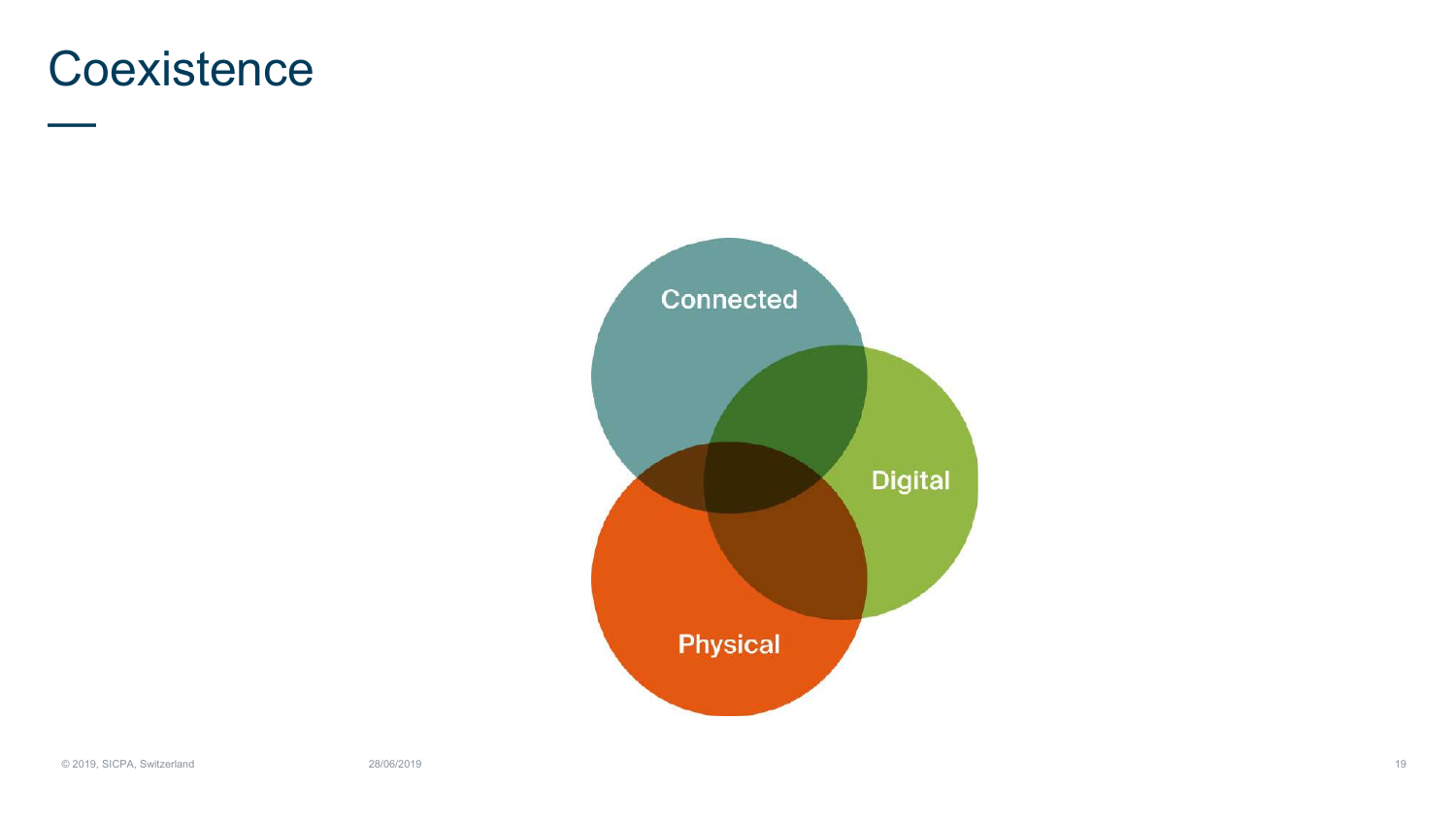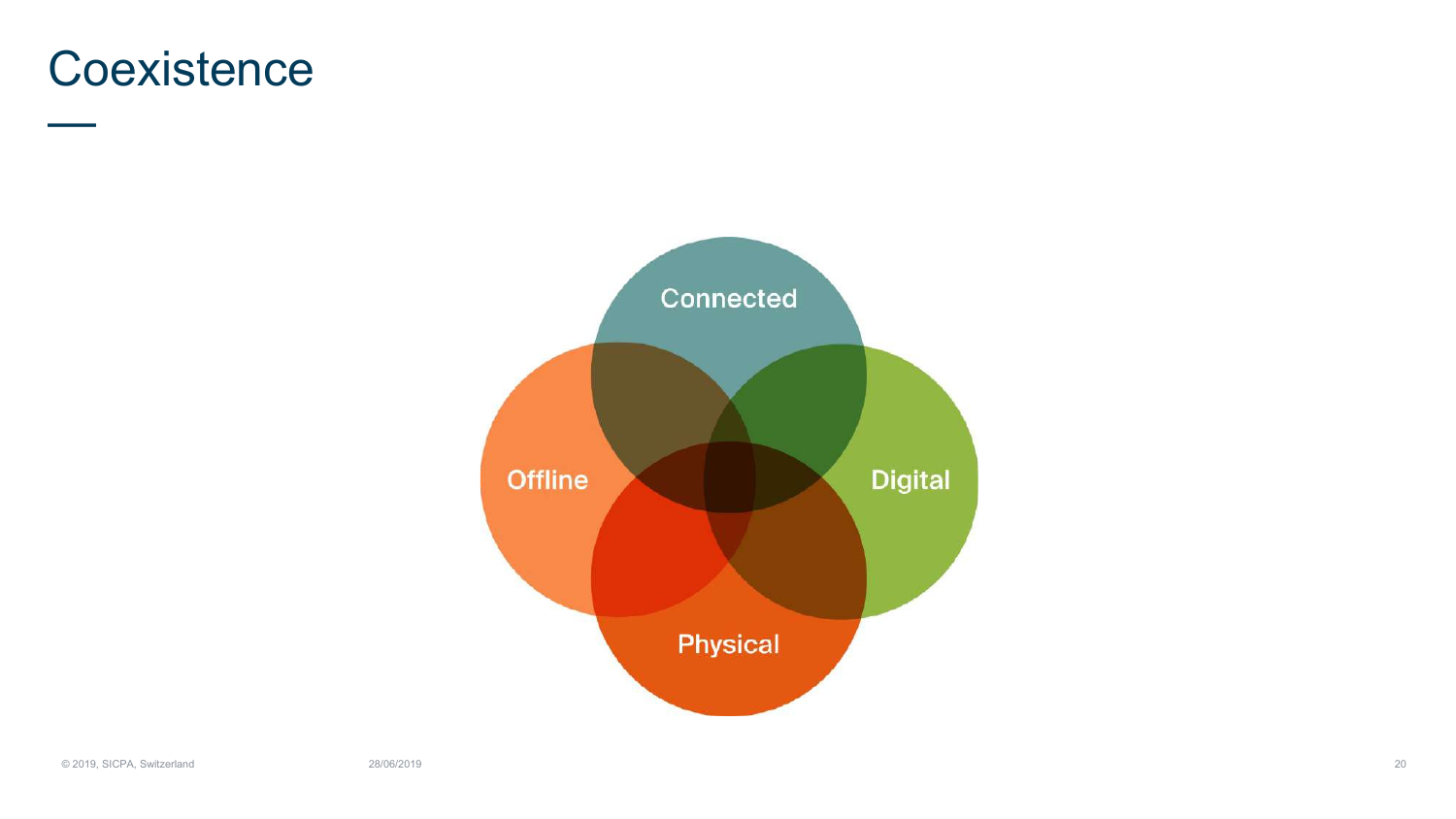The problem in creating an inclusive digital society

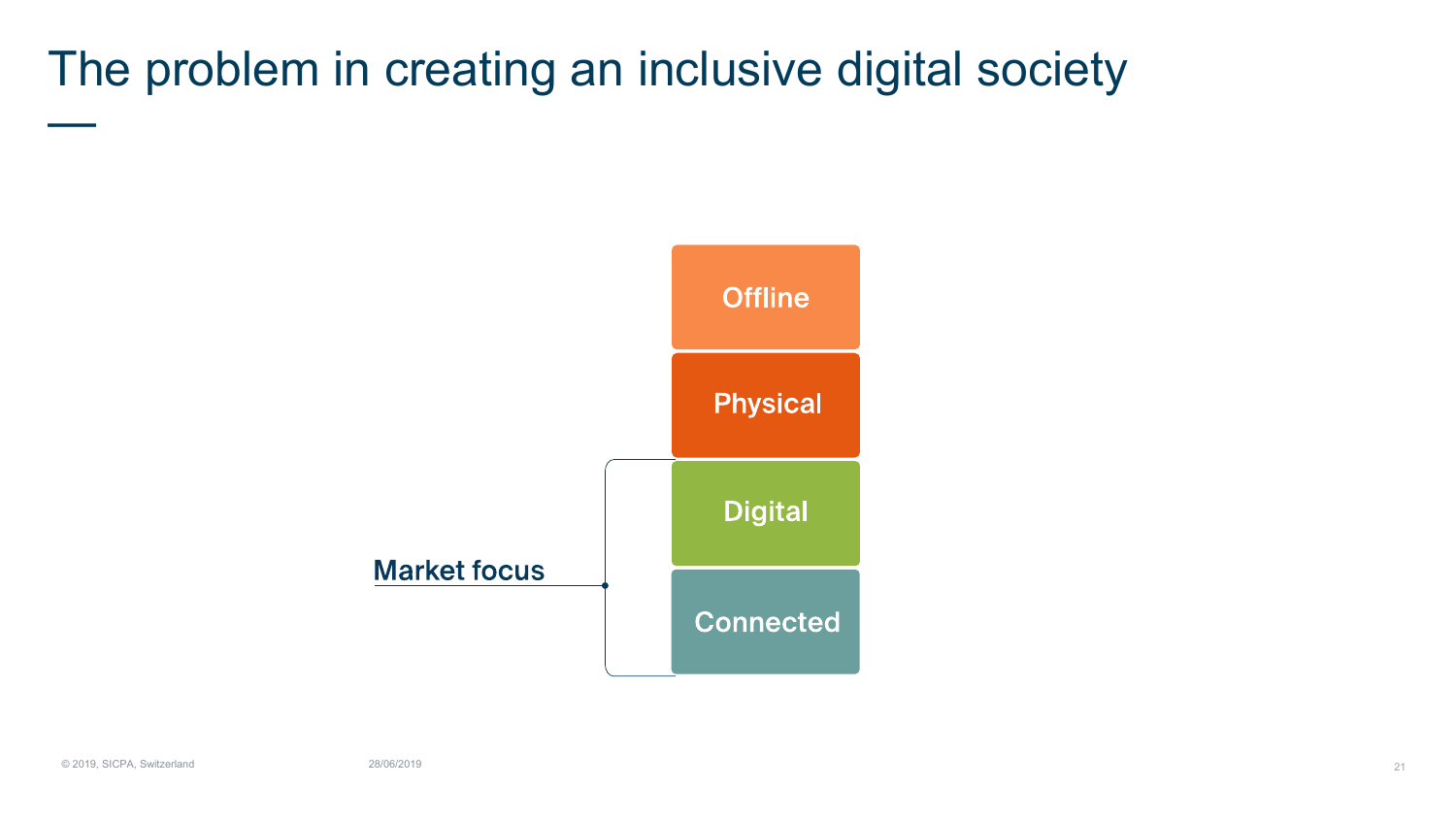The problem in creating an inclusive digital society

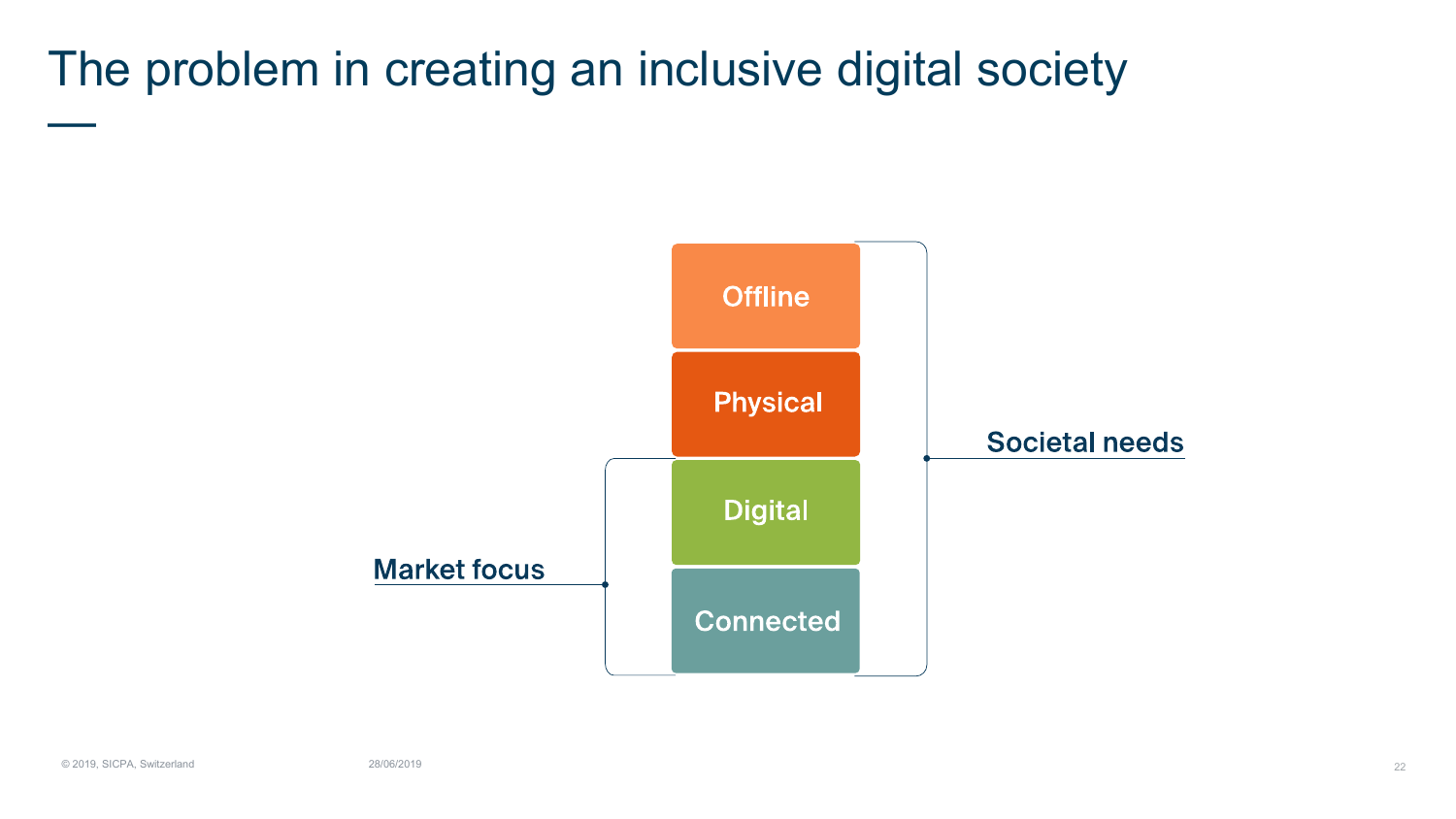## Learning from money: facilitating an ecosytem approach —







m-PESA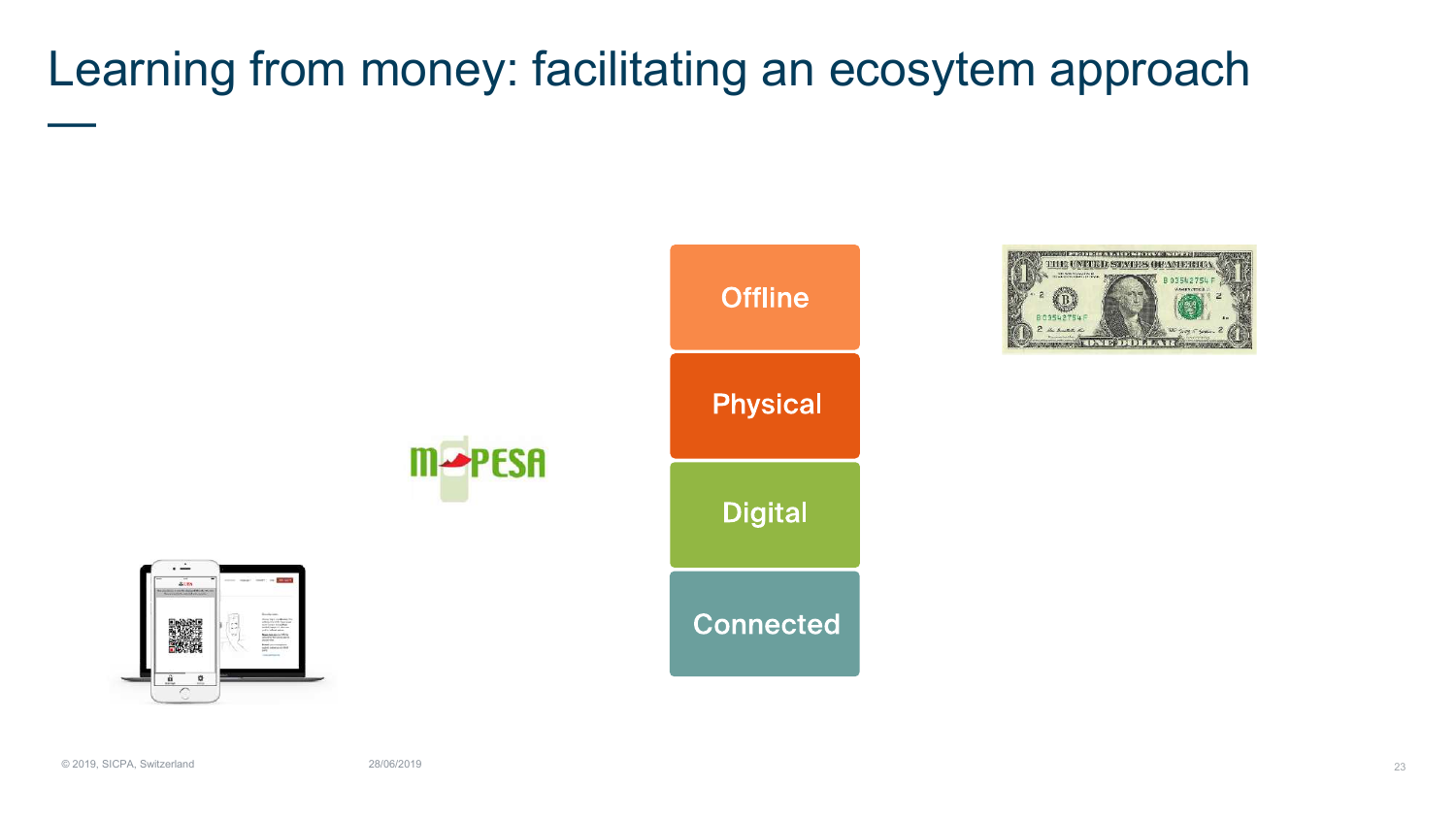## The challenge is integration



© 2019, SICPA, Switzerland

—

28/06/2019 24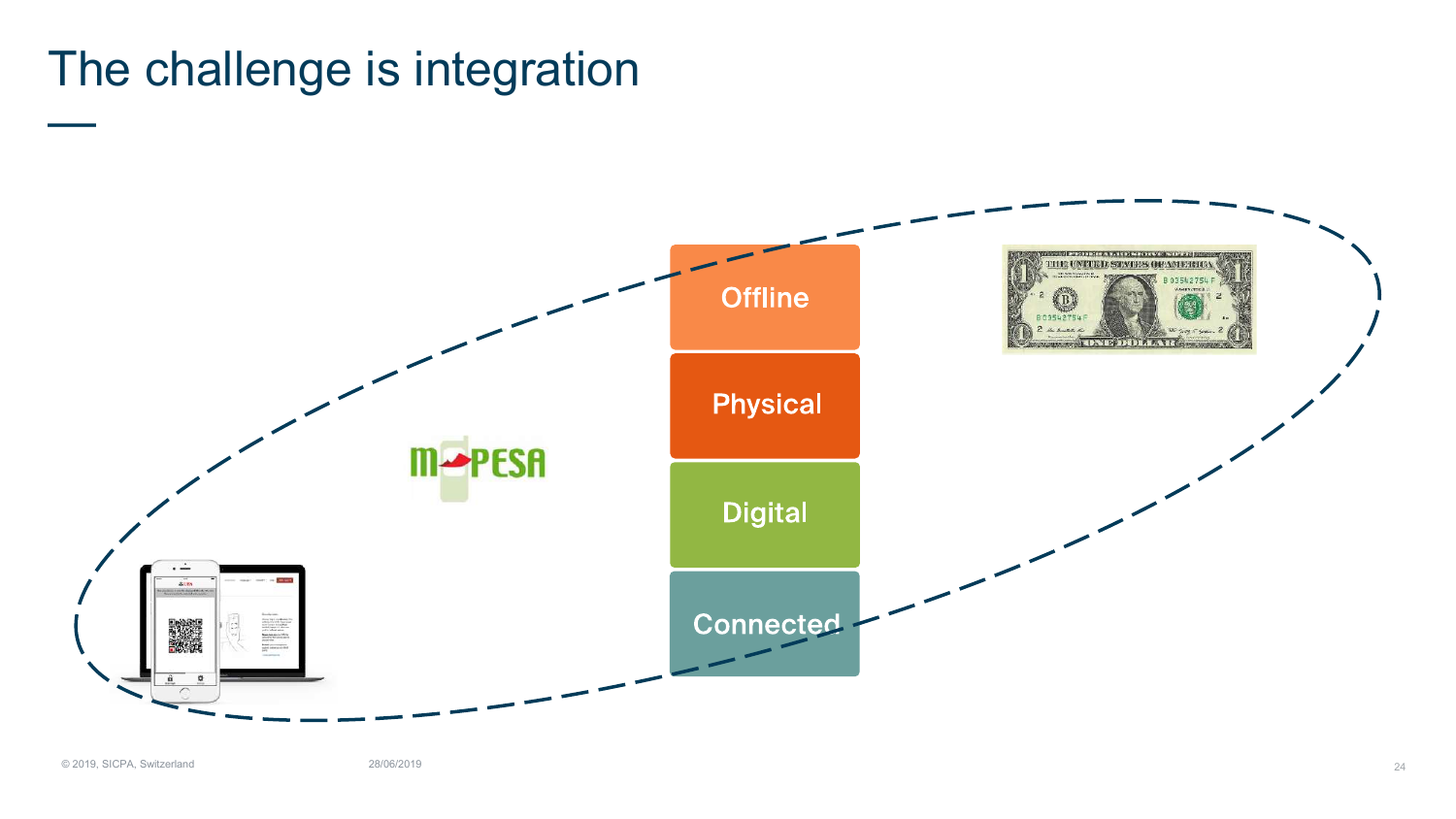```
Facilitating inclusive digital identity
```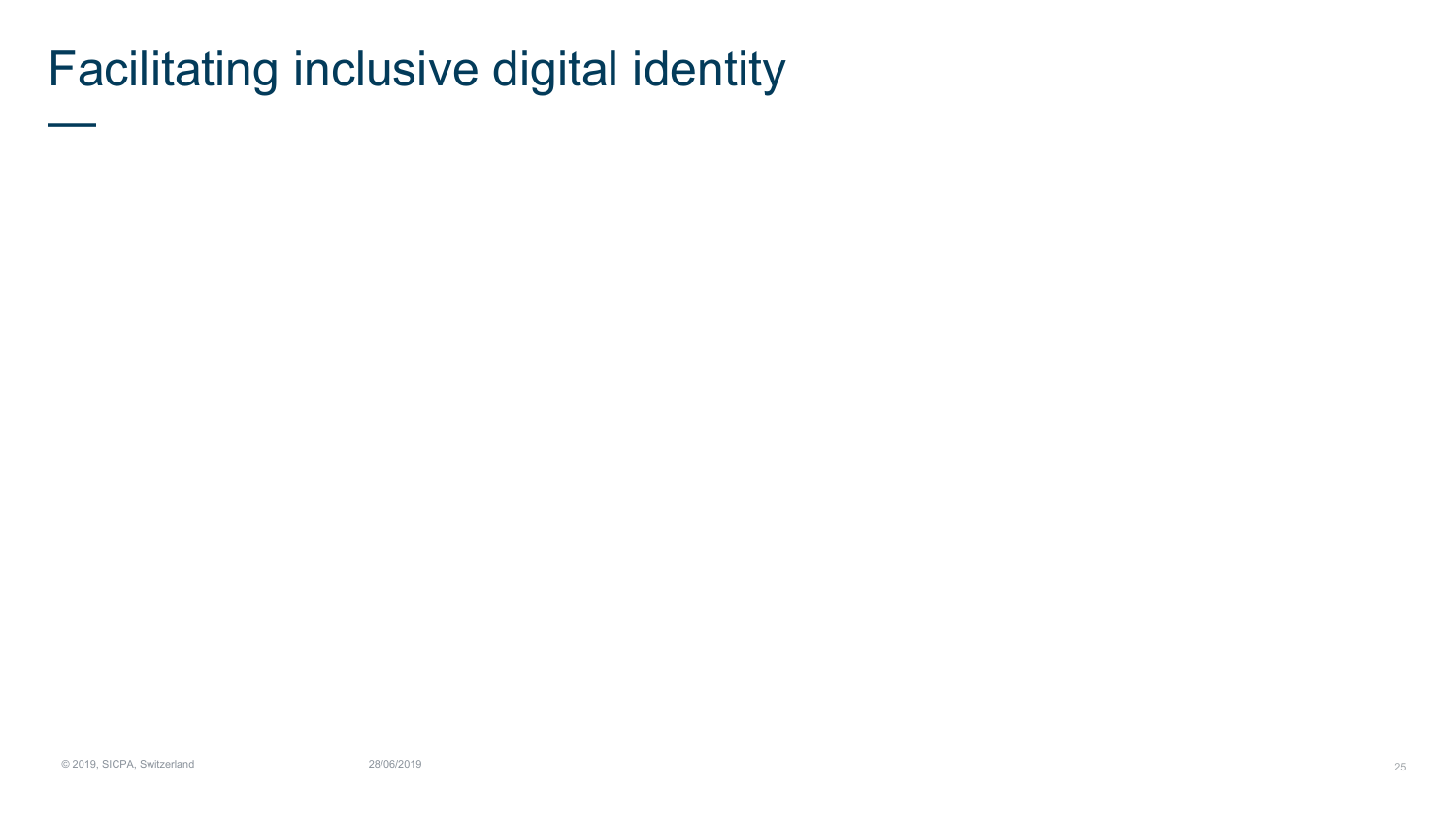Facilitating inclusive digital identity



Provide regulatory framework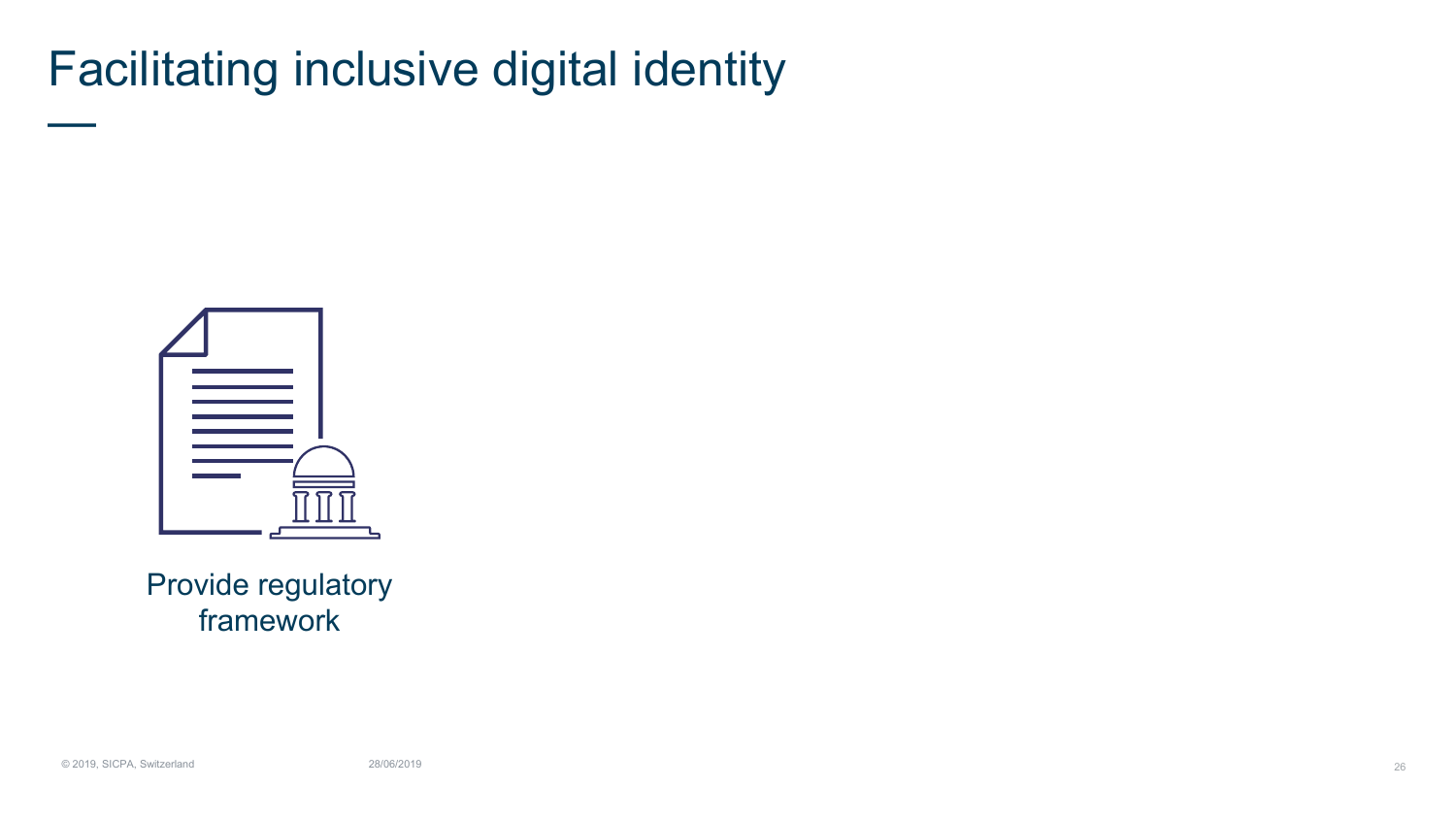## Facilitating inclusive digital identity



Provide regulatory framework



Foster interoperability and coexistence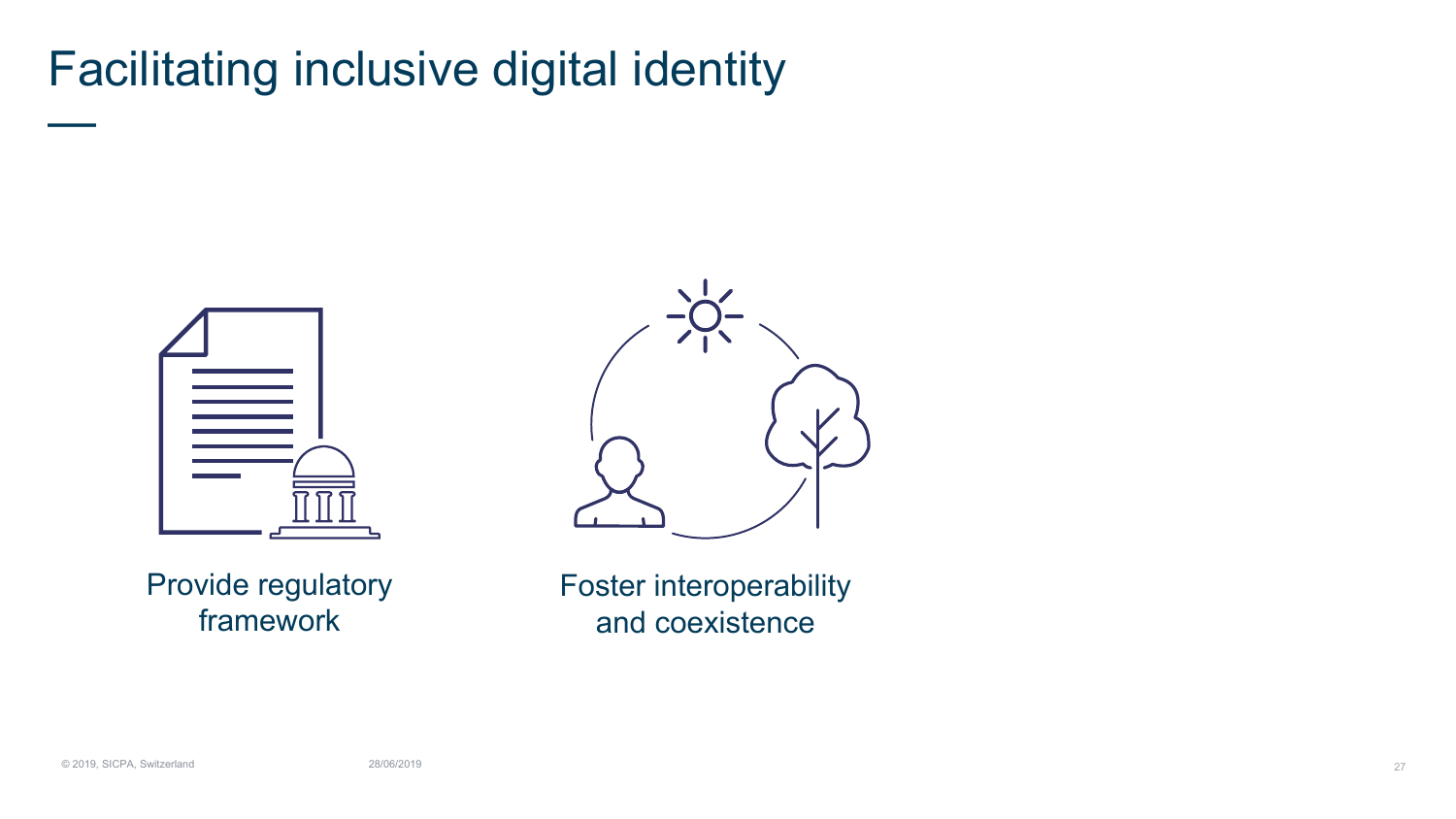## Facilitating inclusive digital identity



Provide regulatory framework

Foster interoperability and coexistence



Lead by example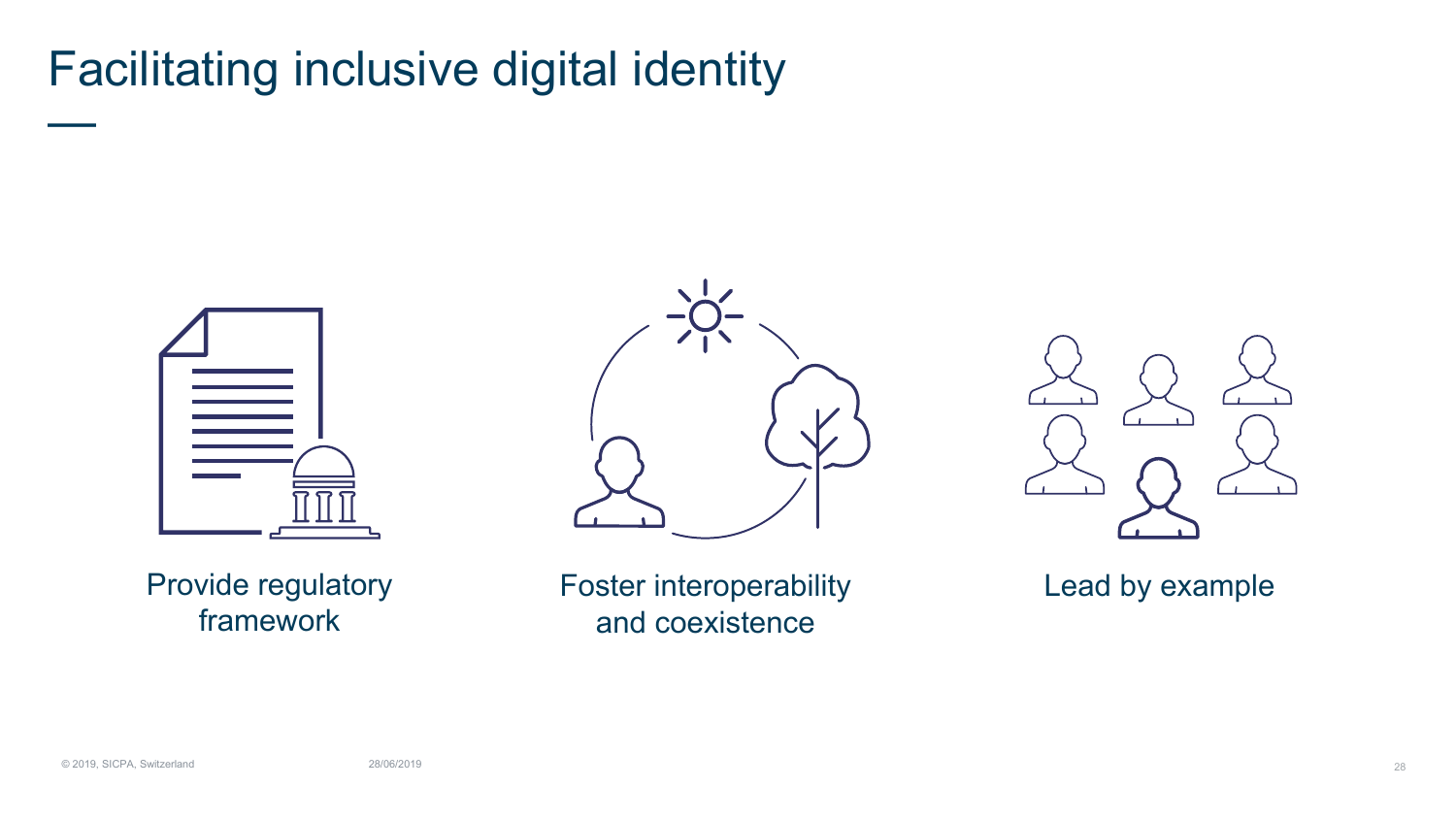#### Because the best digital identity is IDENTITY FOR ALL —